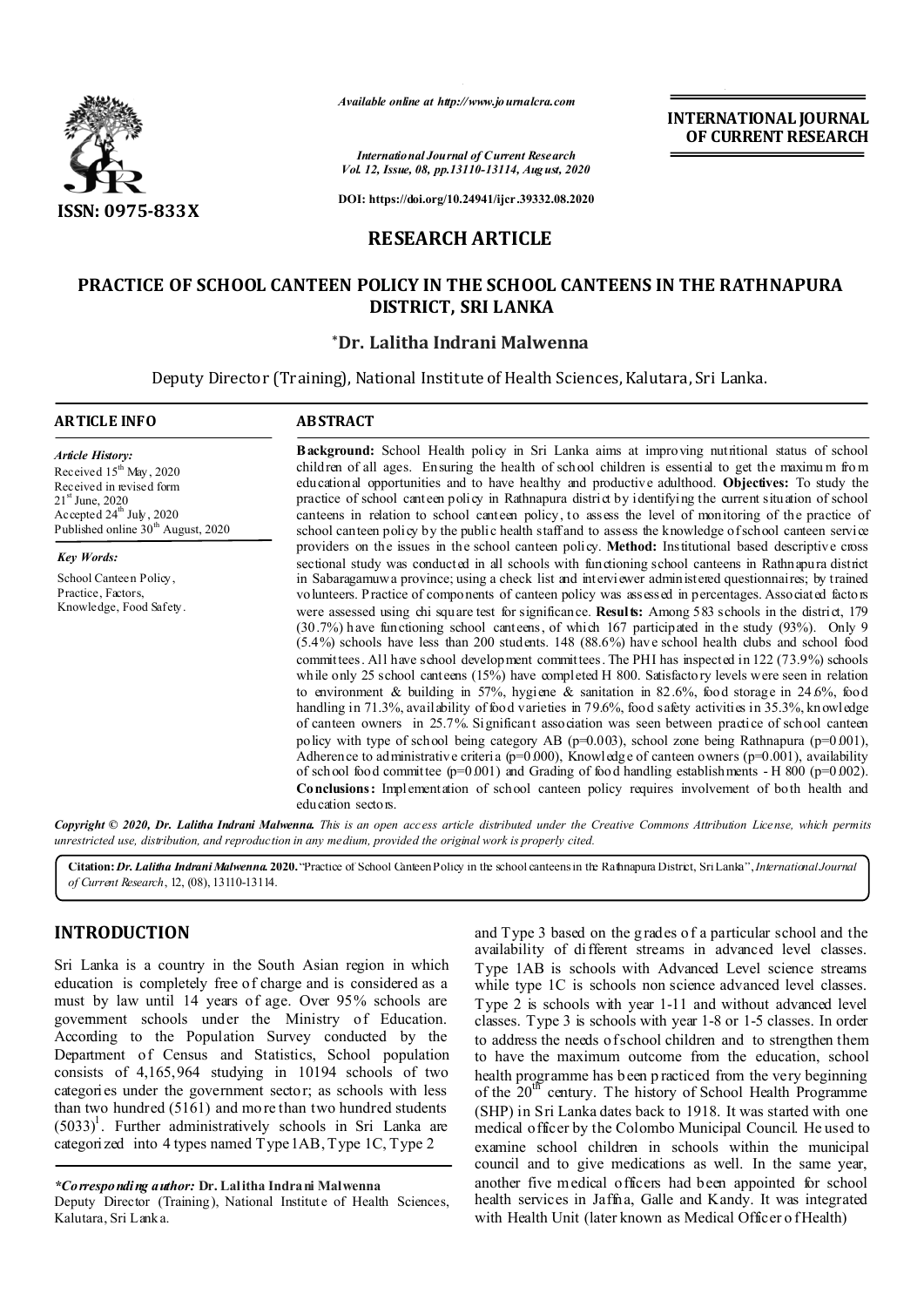System in 1926 with the establishment of health unit system at Kalutara as the first health unit in Sri Lanka as well as in the South East Asia. Further it was expanded to other areas in 1935 with establishment o f health units or Medical Officer of Health (MOH) divisions in other p arts of the country. School dental service was initiated in 1949 with one dental surgeon and current service provision through school dental therapists was established in 1953. Later with the establishment of Family Health Bureau and initiation of the Family Health prgramme in 1980, SHP was incorporated into it as a part o f primary health care concept. T he concept o f H ealth Promoting Schools (HPS) was introduced in 2007 with gradual transformation of all schools into HPSs. School health programme is one of the components of the Family Health programme which is practiced at the field level by the staff o f the MOH, under the guidance of Deputy Director General, Public Health Services 1 of the Ministry of Health<sup>3</sup>.

At the moment the country consists of 370 MOH divisions. The in - charge is a qualified medical officer with special training on public health system practiced in the country named MOH. The number of medical officers in one MOH division depends on its population. Usually one medical officer is to provide preventive services for 60,000 populations with an additional MOH for each increasing 30,000. Under the administrative and technical guidance of the MOH, school health activities are assigned to a field officer called Public Health Inspector (PHI). A PHI serves a population of 10,000 and all the schools within his assigned area should be cared by him. Apart from school health activities, the PHI is responsible for ensuring food  $\&$  water safety, environmental safety  $\&$ occupational safety of the assigned population. Further, he has to assess all food outlets before issuing license<sup>4</sup>. The goal of the SHP is to ensure that children are healthy, capable of promoting their own health and health of the family & community, and are able to optimally benefit from educational opportunities provided. SHP consists of Medical Services including Counseling, Healthy School Environment; Life skills based H ealth Education, School Community Participation and Health Related School Policies. SHP bears 10 objectives of which  $6<sup>th</sup>$  aims at protecting children from communicable diseases and non-communicable diseases including vaccine preventable diseases while  $8<sup>th</sup>$  aims at improving nutritional status of school children by continuous monitoring and appropriate interventions<sup>3</sup>.

School children spend 14 years of their life (from age 5 to 19 years) in schools and each day for 6 hours within week days. Health and nutrition has a direct impact on the development and performance of school children in achieving educational as well as life targets. Obtaining healthy food prevents over weight & obesity, dental diseases as well as osteoporosis and non communicable diseases (hypertension, diabetes & ischemic heart diseases) in later li fe. Nutritional status of school children has been identi fied as a main health indicator. The type of food available in the school premises exerts a direct effect on the food habits of school children. It also affects the nutritional values o f consumed food as well as their safety status. Among school children 20.6% suffers from wasting, 7.9% from stunting and 2.4% from obesity, while 10% of urban students suffer from obesity. It also indicates that diabetes among school population is increasing and the current level is 10%.

Since many of them are in their s econdary g rowth sprut, lack of adequate nutrition leads them to miss the last chance of gaining adequate height. Further, low and high Body Mass Index (BMI) also leads to many adverse h ealth outcomes when these adolescents grow older. Simultaneously, prevalence of dental caries also indicates the h ealth and well being of school children. Improper dietary practices and poor oral hygiene are the leading causes of dental caries in Sri Lanka<sup>2</sup>. Many challengers have been identified that prevents s chool children having healthy food in school canteens such as non availability of legal background for healthy food because food Act practicing in Sri Lanka doesn't address this, preference of children on more tasty food even though unhealthy. It is also affected by the high cost for healthy food which cannot be afforded by the canteen owners as the income of many Sri Lankans are very low and they can't pay that high cost.

As a remedial measure to overcome nutritional problems among school children, new school canteen policy was introduced to the national health services in 2007. Both the Ministry of Education and Ministry of Health are responsible for implementation, monitoring & evaluation of the programme. However, the application of this policy should be monitored to ensure its sustainability in order to achieve the stated objectives<sup>5,6</sup>. The school canteen policy should be practiced to ensure ten h ealthy practices. T hey are establishing a school canteen in every school, ensuring the cleanliness of the place and utensils used, ensuring the health and safety of food provid ed according to the food act, providing opportunity to obtain different kinds of healthy food, promotion of safe food practices, prevention of selling unhealthy and harmful food items, maintaining of cleanliness within and around the canteen, maintaining the surrounding of the canteen methodically with provision of safe water, storing of food correctly & maintenance of the temperature in refrigerators, using flavors and colorings with no allergic effects<sup>5</sup>. Further, it also emphasizes provision of healthy food (grains and grain products, pulses, fruits & vegetables, foods high in proteins, natural healthy drinks) and prevention of harmful food items like food prepared only with wheat flour, food with high salt & sugar, fatty food, food fried in deep oil, junk foods and zero calorie food.

Monitoring and evaluation of the practice of school canteen policy is the responsibility of the school health promotion committee. The school can have a subcommittee for this and it needs to submit a report every term to the zonal health promotion committee. It also requires obtaining a report from the PHI every term assessing the quality of the canteen<sup>5</sup>. The last revision o f this policy took place in 2015. Main objective of this policy is to ensure the availability of high qu ality food in adequate amounts for school children while preventing harm ful dietary practices to maximize their health and well being. However, the application of this policy should be monitored to ensure its sustainability in order to achieve the stated objectives. The current study was conducted to assess the extent o f implementation of school canteen policy of 2015 within government schools in Rathnapura district of the Sabaragamuwa province, Sri Lanka in the year 2018. Thus, assessing the practice of school canteen policy in schools would facilitate the health and educational authorities to identify gaps and to take necessary steps to improve as required.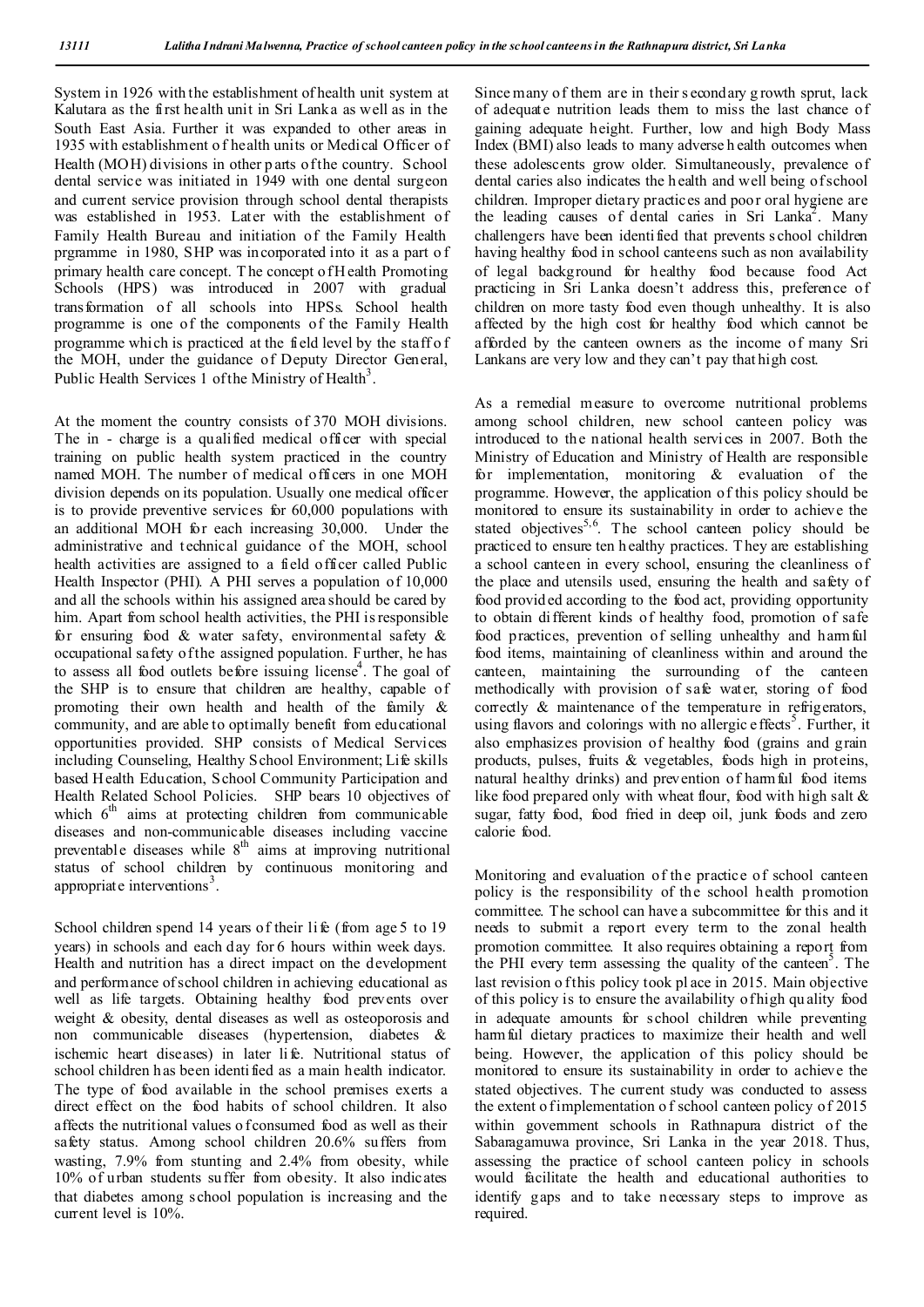## **MATERIALS AND METHODS**

This was an institutional based descriptive cross sectional study conducted in government schools in Rathnapura district. Study population consisted of all schools with an established and a functioning school canteen (actively b eing conducted) at the time of survey as revealed in school health survey conducted by the PHI in the first quarter of the year 2018. T he total number of s chools in the district is 583, which are belong to 4 educational zones; Rathnapura, Balangoda, Nivithigala and Embilipitiya. Among them, 276 (47.3%) have more than 200 students while 307 (52.7%) have less than 200 students. Among 583 schools in the district, 179 (30.7%) have functioning school canteens. Out of schools with less than 200 students, only 17 (5.5%) have school canteens while those with more than 200, 162 (58.6%) schools have canteens. Out of them 179 schools were having functioning school canteens according to data available at the beginning of the year 2018. Thus the study population consisted of 179 schools which were having function s chool canteen and all of them were included in the study<sup>7</sup>.

The three study instruments used for the survey were prepared based on Canteen Policy of 2015 of the government of Sri Lanka and the existing instrument, the form H 800 (document used for Grading of Food Handling Establishments) used to evaluate food safety as there was no specific tool to evaluate canteen policy in 2018. The content validity of the study instruments was ensured by the research team by gaining thorough knowledge on the subject by literature review. The consensual validity of the indicators was ensured by the group of experts in the relevant field for all the instruments<sup>8</sup>. All three study instruments were prepared in English and then translated into both Sinhala & Tamil languages to ensure comprehensiv e data collection from all the study population. First of the three was an Interviewer administered structured questionnaire (IAQ - 1) to gather information in relation to the administrative information of the school; to be collected from the principal or any responsible teacher nominated by the principal. The second was a check list to assess the level of practices by the person in charge of canteen workers & monitoring of the practice of school canteen policy by the PHI; prepared based on the canteen policy and the existing instrument used to evaluate food safety (Grading of food handling establishments - H 800) as there was no specific tool to evaluate school canteen policy. The third was an Interviewer Administered structured Questionnaire (IAQ -11) to assess the knowledge on how to adhere to the school canteen policy.

Within the district, a team of health volunteers who have passed General Certificate of Education, Advanced Level (GCE A/L) was available and they had engaged in data collection in many other research projects as well. A team of 25 data collectors was selected; representing all the 4 educational zones (Rathnapura, Balangoda, Embilipitiya and Nivithigala). All the members of the team were trained adequately to perform their expected tasks prior to data collection in a 3 day training programme by the investigator to ensure uniformity of collecting information, to ensure completeness o f d ata, to develop a friendly atmosphere during data collection and build up a good rapport with the respondents. They were provided with the interviewers' guide with detailed instructions on data collection. The data collection was carried out with the permission of both health

and education sectors of the Sabaragamuwa province and the Rathnapura district. Data collection was conducted from November 2018 to March 2019. Practice of School Canteen Policy in each its components was assessed in percentages according to the marks obtained from check list and they were categorized as good (100-75%), satisfactory (74- 50%) and poor (<50%). The associations of practice of school canteen policy was assessed in relation to the type of s chool, zone that the school belongs, number of students in the school, being a Health promoting school, availability of school health club  $\&$ school food committee, adherence to administrative criteria by canteen owners, inspection by PHI with the availability of H 800 and the l evel of knowledge among canteen owners; using chi square test for signi ficance with level o f p value less than 0.05. The questions in the knowledge component are given marks; five per each correct response and the percentage was calculated. Incorrect answers were not given marks. According to the observed percentage, they were categorized as low, average and excellent. Thus the total knowledge score was assessed. The study was conducted with the agreement and approval o f the authorities of Provincial Ministries; Ministry of Education and the Ministry of Health in Sri Lanka. Informed consent was a must to participate for the study. T he study was conducted with the approval of Ethical Review Committee, National Institute of Health Sciences, Kalutara, Sri Lanka.

## **RESULTS**

Among 179 those who have canteens, 167 participated in the study (93%). The representation of each zone in the study group was as follows; Rathnapura 60(35.9%), Balangoda 33(19.8%), Nivithigala 35(21%) and Embilipitiya 39 (23.4%). Participated schools were Type 1AB; 38 (22.8%), type IC; 61(36.5%), type 2; 53 (31.7%) & type 3; 15(9%). Only 9 (5.4%) schools have less than 200 students. 148 (88.6%) have school health clubs and have school food committees. All have school development committees. The PHI has inspected 122 (73.9%) schools while only 25(15%) school canteens have completed H 800 (Table 01). In relation to practice of school canteen policy, satisfactory levels above 50% were seen in relation to environment & building (57%), hygiene & sanitation (82.6%), food handling (71.3%), availability of food varieties (79.6%) However the study revealed that 76% of canteens had poor performance in relation to food display and storage while 65.3% had poor performance by the health sector in ensuring food safety. T he overall practice of s chool canteen policy was satisfactory in 54.5%. Considering the knowledge of canteen owners on the application o f school canteen policy, satisfactory levels could be observed only in 25.1%. (Tables 02 and 03). Significant association was seen between practice of school canteen policy and type of school  $(x_2^2 = 18.007; d\text{f} = 3;$ p=0.001), school zone being Rathnapura  $(x^2 = 16.350, d=3;$ p=0.001), Adherence to administrative criteria by the school administration( $x^2 = 23.505$ ; d $\neq$ 2; p=0.000), Knowledge level of the canteen owner being satisfactory ( $x^2 = 14.342$ ; d $\neq 2$ ;  $p=0.001$ ), availability of School food committee ( $x^2 = 19.318$ ; df=1; p=0.000) and availability of H 800 issued by PHI  $(x^2)$ =12.44; d $\neq$  =0.002). No significant association with the number of children in the school ( $x^2 = 1.717$ ; df=1; p=0.190), availability of school health club ( $x^2 = 0.439$ ; df=1; p=0.508) or being a health promoting school ( $x^2 = 0.124$ ; d $\neq 1$ ; p=0.724). It also reveals that mere inspection o f the school canteen by the PHI also did not have any significant association  $(x^2 = 1.244)$ ; d $f=1$ ; p=0.265).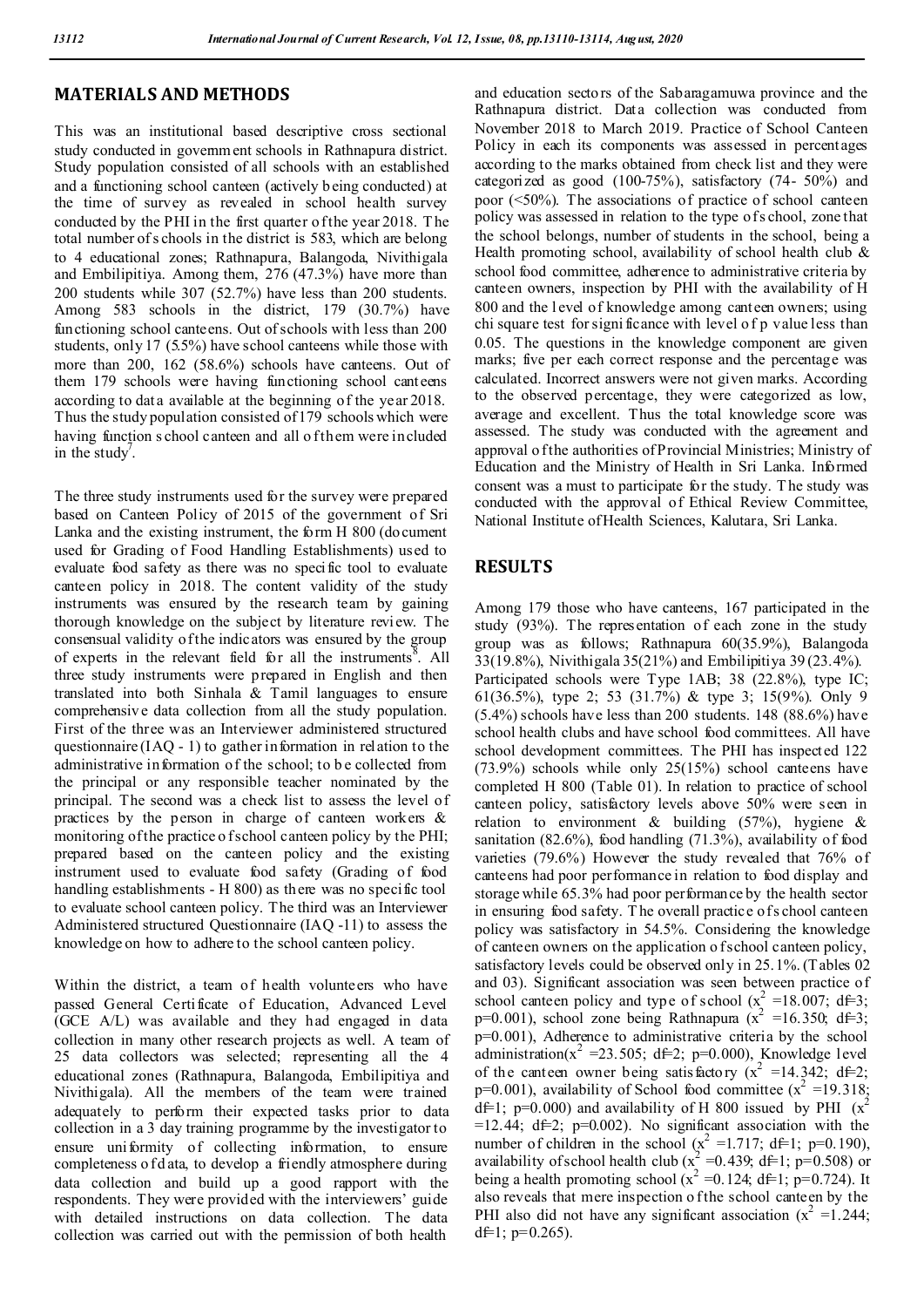#### **Table 1. Services available in relation to food safety**

| Indicator                                 |     | Yes           |     | No            |  |
|-------------------------------------------|-----|---------------|-----|---------------|--|
|                                           | No  | $\frac{0}{0}$ | No  | $\frac{0}{0}$ |  |
| Health promotion school                   | 153 | 91.6          | 14  | 8.4           |  |
| Presence of School health club            | 148 | 88.6          | 19  | 11.4          |  |
| Presence of school food committee         | 135 | 80.8          | 32  | 19.2          |  |
| Grading on food safety by PHI using H 800 | 25  | 14.4          | 143 | 85.6          |  |

| Table 2. Levels of Practices ensuring the safety of food |  |  |  |
|----------------------------------------------------------|--|--|--|
|----------------------------------------------------------|--|--|--|

| Indicator                              |      |               |              |               |      |               |
|----------------------------------------|------|---------------|--------------|---------------|------|---------------|
|                                        | Good |               | Satisfactory |               | Poor |               |
|                                        | No   | $\frac{0}{0}$ | No           | $\frac{0}{0}$ | No   | $\frac{0}{0}$ |
| Surrounding environment and building   | 36   | 21.6          | 59           | 35.3          | 72   | 43.1          |
| Maintenance of hy giene and sanitation | 78   | 46.7          | 60           | 35.9          | 29   | 17.4          |
| Food display and storage               | 18   | 10.8          | 22           | 13.2          | 127  | 76.0          |
| Food handling                          | 46   | 27.5          | 77           | 46.1          | 44   | 26.3          |
| Ensuring food safety by health sector  | 10   | 6.0           | 48           | 28.7          | 109  | 65.3          |
| Types of food sold                     | 33   | 19.7          | 97           | 58.1          | 37   | 22.2          |

#### **Table 3. Levels of Knowledge and Practices ensuring the safety of food**

| Indicator        |    | Satisfactory  |     | Not satisfactory |
|------------------|----|---------------|-----|------------------|
|                  | Nο | $\frac{0}{0}$ | No  | $\frac{0}{0}$    |
| Overall practice |    | 54.5          | 76  | 45.5             |
| Knowledge level  |    | າ<            | 125 | 74.9             |

**Table 4. Factors associated with food safety in school canteen**

| Factor                               | $X^2$ value | DF | P value |
|--------------------------------------|-------------|----|---------|
| Type of school                       | 18.007      |    | .000    |
| School zone                          | 16.350      |    | .001    |
| No. of school children               | 1.717       |    | .190    |
| Health promoting school              | 0.124       |    | .724    |
| School health club                   | 0.439       |    | .508    |
| Adherence to administrative criteria | 23.505      |    | .000    |
| Knowledge level                      | 14.342      |    | .001    |
| School food committee                | 19.318      |    | .000    |
| H 800 availability                   | 12.441      |    | .002    |
| Inspection by PHI                    | 1.244       |    | .265    |

### **DISCUSSION**

The assessment of prevalence by a cross sectional survey provides a 'snapshot' of the existing situation helping generate hypotheses<sup>9</sup>. The response rate was 93%, which gives a satisfactory representation by the study participation enabling the researcher to draw valid conclusion. According to the general circular 2011/3 by the secretary, Ministry of Education, 10 indicators are used to assess the availability and the quality of food in school canteens (9). To begin with, every school should have canteen been established. However, only 29.6% schools have functioning canteens in the district of Rathnapura. Non availability of school canteens is a drastic issue affecting nutritional status of school children in the district. However, non availability of canteens with 94.7% schools with<200 students, indicates the further scarce of resources in schools in which rural students are studying. Non availability of food within the school premises prevents children getting at least some food during school time since many of them leaves home even without the breakfast. The other indicators are cleanliness of the place and utensils, ensuring health and safety of food according o the national food policy, opportunity to obtain healthy food, promotion of healthy food habits, avoiding of seeking unhealthy food, maintaining the cleanliness around the canteen premises, availability of safe drinking water, storing of food accurately and maintaining the cold temperature in refrigerators and use of non allergic colorings & chemicals. Considered the practice of school canteen policy in the Rathnapura district, satisfactory

levels of more than 50% could be seen only in relation to environment & building (56.9%), hygiene & sanitation (82.6%), food handling (73.6%), availability of food varieties (77.8%). However, highly unsatisfactory levels of practices were identified for food storage (24.0%), food safety activities (34.7%), and knowledge of canteen owners (25.1%). This would be the ultimate results of non involvement by authorized supervisors in maintaining the quality of school canteens as revealed by not issuing H 800 for 85% of school canteens. Ensuring food safety in the school premises is guaranteed through the school canteen policy which is implemented through the combined effort of Health and education ministries. Among the responsible officers in the health sector, the PHI plays the main role by being the immediate supervisor of ensuring the health of school children. Thus, he has to do school health survey in each school within the first quarter in the year together with assessing the quality of the school canteen with issuing H 800. Although he has examined 122 (73.9%) schools, he has issued H 800 only for 25 school canteens (15%) indicating severe backward performance of the PHI with not adhering to his assigned duties. Further, availability of school health clubs in 88.6% and 91.6% of them being health promotion schools together with the presence of school food committee in 80.8% has not contributed much in ensuring the safety of food in school canteens. It is very evident that the active involvement of both parties is very poor. When the responsible bodies are not performing their tasks, the canteen owners gradually become irresponsible; the ultimate